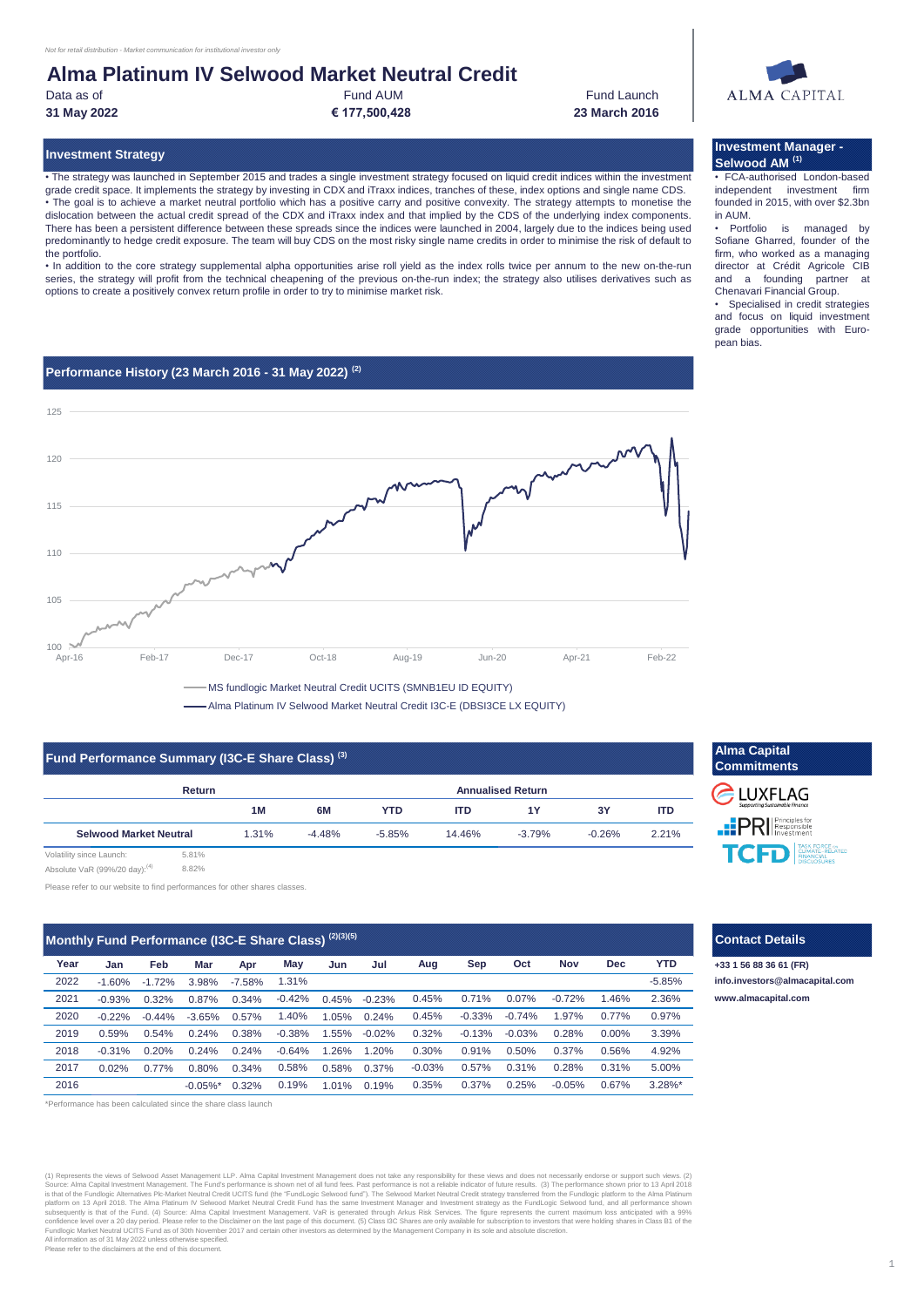# **Alma Platinum IV Selwood Market Neutral Credit**

Fund AUM **Fund Launch 23 March 2016**



Data as of

**31 May 2022 € 177,500,428**

# **Fund Characteristics**



#### **Estimated Jump To Default Loss by Sector (7)**





#### **Estimated Jump To Default Loss by Corporate Issuer Rating (7)**



|  | Absolute Value at Risk by Risk Type <sup>(8) 1</sup> |  |
|--|------------------------------------------------------|--|
|  |                                                      |  |





(6) Source: Alma Capital Investment Management. Reliefation Cordinal Credit Exposure by Ten of & Region frespectively. (7) Source: Alma Capital Investment Management. Namagement. Its imated Jump to Default loss is calculat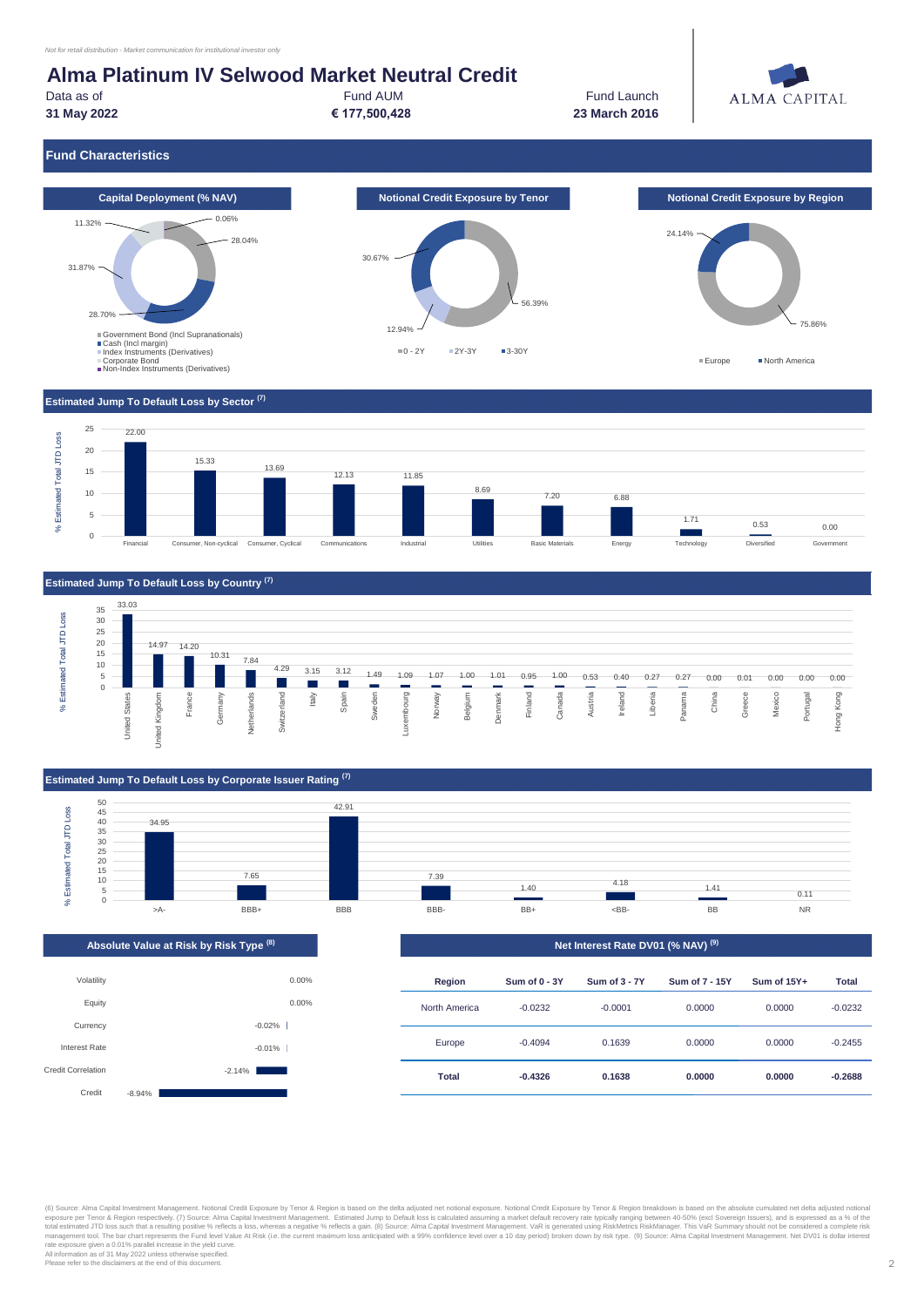# **Alma Platinum IV Selwood Market Neutral Credit**

**€ 177,500,428 31 May 2022 23 March 2016** Data as of **Fund AUM** 

Fund Launch



| <b>Key Facts</b>                           |                                                                                                                                                                                   |                                                                                                  |                   |                  |  |  |
|--------------------------------------------|-----------------------------------------------------------------------------------------------------------------------------------------------------------------------------------|--------------------------------------------------------------------------------------------------|-------------------|------------------|--|--|
| <b>Issuer / Manager</b>                    | Alma Platinum IV/ Alma Capital Investment Management                                                                                                                              |                                                                                                  |                   |                  |  |  |
| <b>Fund Type</b>                           | <b>Luxembourg UCITS SICAV</b>                                                                                                                                                     |                                                                                                  |                   |                  |  |  |
| <b>Share Classes</b>                       | $13C - E(10)$                                                                                                                                                                     | $11C-E$                                                                                          | $IC-G$            | $IC-U$           |  |  |
| <b>WKN</b>                                 | A2JDHA                                                                                                                                                                            | A2JDG5                                                                                           | A2JDG4            | A2JDG6           |  |  |
| <b>ISIN-Code</b>                           | LU1769347433                                                                                                                                                                      | LU1769346898                                                                                     | LU1769346625      | LU1769346971     |  |  |
| <b>BBG Ticker</b>                          | <b>DBSI3CE LX</b>                                                                                                                                                                 | <b>DPSI1CE LX</b>                                                                                | <b>DBSILCG LX</b> | <b>DPSI1CULX</b> |  |  |
| <b>SEDOL</b>                               | ٠                                                                                                                                                                                 | BGHW8D9                                                                                          | ٠                 | <b>BK72N76</b>   |  |  |
| <b>Currency</b>                            | <b>EUR</b>                                                                                                                                                                        | <b>EUR</b>                                                                                       | <b>GBP</b>        | <b>USD</b>       |  |  |
| Management Fee p.a. (11)                   | 0.89%                                                                                                                                                                             | 1.10%                                                                                            | 1.10%             | 1.10%            |  |  |
| Tax d'abonnement p.a.                      | 0.01%                                                                                                                                                                             | 0.01%                                                                                            | 0.01%             | 0.01%            |  |  |
| Performance Fee (12)                       | 10.00%                                                                                                                                                                            | 15.00%                                                                                           | 15.00%            | 15.00%           |  |  |
| <b>Initial Issue Price</b>                 | € 1,000                                                                                                                                                                           | € 1,000                                                                                          | £1,000            | \$1,000          |  |  |
| <b>Launch Date</b>                         | 13 April 2018<br>13 April 2018<br>13 April 2018<br>06 February 2018                                                                                                               |                                                                                                  |                   |                  |  |  |
| <b>Subscription and Redemption Cut-Off</b> | 3:00 p.m. CET (T-4)                                                                                                                                                               |                                                                                                  |                   |                  |  |  |
| <b>Transaction Day (T)</b>                 | Weekly, each Wednesday, except in the last calendar week of each month, where it is the last Business Day of the month (subject to not more than one Transaction<br>Day per week) |                                                                                                  |                   |                  |  |  |
| <b>NAV Publication</b>                     | Daily, published on a T+2 basis                                                                                                                                                   |                                                                                                  |                   |                  |  |  |
| <b>Settlement</b>                          | $T+4$                                                                                                                                                                             |                                                                                                  |                   |                  |  |  |
| Depositary, Administrator, Transfer Agent  |                                                                                                                                                                                   | RBC Investor Services Bank S.A.                                                                  |                   |                  |  |  |
| Registered Countries <sup>(13)</sup>       |                                                                                                                                                                                   | Denmark, France, Germany, Ireland, Italy, Luxembourg, Spain, Switzerland, Sweden, United Kingdom |                   |                  |  |  |
| <b>SRRI</b>                                |                                                                                                                                                                                   |                                                                                                  | $\overline{4}$    |                  |  |  |
|                                            |                                                                                                                                                                                   |                                                                                                  |                   |                  |  |  |

## **Commentary - Selwood Asset Management LLP - May 2022 (14)**

May was a particularly volatile month for risk assets. Geopolitical headlines (most notably Russia/Ukraine war and China COVID lockdowns), expectations of accelerated monetary policy tightening and still elevated CPI prints all contributed to this. Weekly trading ranged for both iTraxx Main and CDW IG were much larger than those seen since the early stages .<br>of the pandemic with Main, in particular, trading in a +/- 10bps range, despite ending the month marginally tighter. Main traded above 100bps for the first time since Apr-20 during the height of the pandemic before ending May at 87.50bps. Both the FOMC and UK MPC raised rates as expected, although the rhetoric was deemed less hawkish on future moves. The ECB was less helpful with President Lagarde indicating QE would cease in early 3Q with the first rate rise coming at the July meeting. This was exacerbated by another new high EU CPI print of 8.1% for May. Markets ended the month pricing ~120bps of ECB rates rises by end-2022 with a few commentators even suggesting initial hikes could be as much as +50bps at a time. Sovereign yields reacted with the Bund 10Y rising above 1.00% for the first time since 2015. EU peripheral bonds underperformed with the 10Y Bund/BTPs basis going above 200bps for the first time too, since Jun-20. Risk sentiment was also impacted by mixed US retail earnings, albeit from very solid IG names. Walmart and Target both cut forward guidance citing significant margin pressure, while Macy's and Dollar General were more supportive. The latter headlines helped SPX break a seven week-on-week decline, which had not been seen since the Tech bubble in 2001.

| <b>Effect</b> | <b>Gross Performance Contribution</b> |
|---------------|---------------------------------------|
| Credit        | 0.42%                                 |
| Carry         | 1.17%                                 |
| Other         | $-0.20%$                              |
| Total         | 1.39%                                 |

#### Past performance is not a guarantee of future results, and an investment in Alma Platinum IV Selwood Market Neutral Credit (UCITS) could lose value. Gross performance is computed by taking the official NAV figures and adding back the management and incentive fees.

#### **Exposure Comment:**

- The Fund was active in rolling European hedges into a number of future maturities

- The team unwound some trades that hold rolled down given the impending trade maturity

(10) Class I3C Shares are only available for subscription to investors that were holding shares in Class B1 of the Fundlogic Market Neutral UCITS Fund as of 30th November 2017 and certain other investors as determined by t